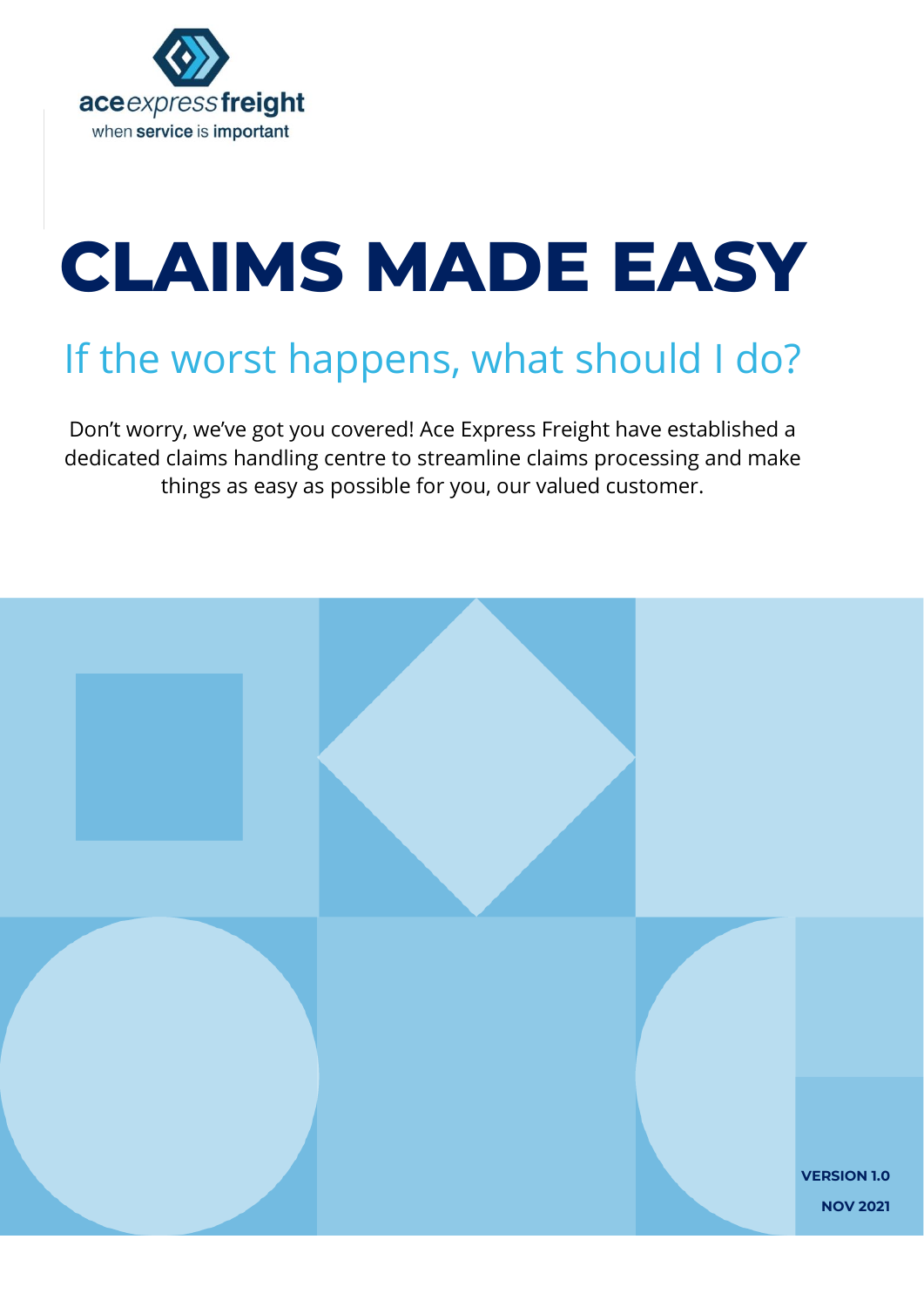

#### **SOMETIMES, THINGS CAN GO WRONG…**

We are very sorry to hear that your goods were mislaid or damaged and for any distress caused to you and your clients. We want to put it right as soon as possible, and we have prepared a simple, step by step claims request form to help you submit your claim and ensure it is processed quickly and effectively.

Please review and complete the Claim Request Form below, providing as much information as you can. If we have all the required details your claim will normally be processed within a minimum of 7-10 working days. If there is any missing information this can delay the process considerably, so would ask that you ensure all questions and back up information are supplied at the time of submitting your claim to streamline the process.

We would also like to take the opportunity to advise you that Ace Express Freight operates under the Irish International Freight Association standard terms and conditions of carriage a copy of which can be viewed at [ace-express-freight-terms-and-conditions.pdf.](about:blank) Please note that under these industry standard terms our liability is limited to two SDR's per kilos, unless of course you requested insurance cover at the time of booking. Either way, we would strongly advise that you inform your insurance broker of your loss so that they can assist in processing your claim, as failure to do so at this time may result in unnecessary delays or a claim not been processed.

Once again let me convey our sincere apologies for any inconvenience caused and please be assured that the matter will be investigated fully to prevent any future reoccurrence.

Kind regards,

**THE CLAIMS HANDLING CENTRE ACE EXPRESS FREIGHT**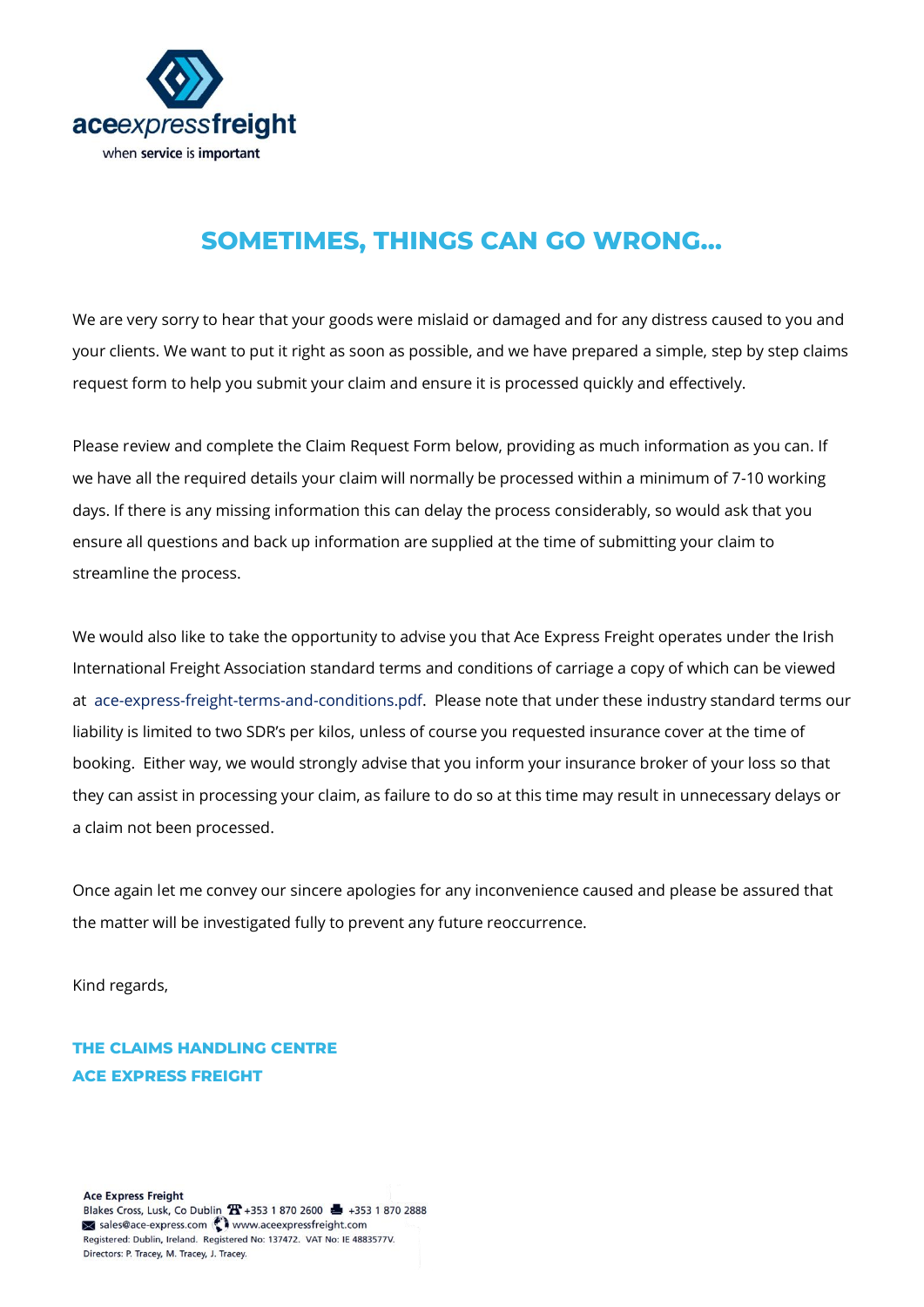

#### **PLEASE PROVIDE THE FOLLOWING INFORMATION**

| <b>DETAILS REQUIRED</b>                         | <b>DESCRIPTION</b>                                                                                                         | YOUR INFORMATION |
|-------------------------------------------------|----------------------------------------------------------------------------------------------------------------------------|------------------|
| Customer Reference                              | This is your internal company<br>reference                                                                                 |                  |
| Job Reference                                   | This is the job number from<br>Ace Express Freight                                                                         |                  |
| Address from where the goods<br>were dispatched | Full address required                                                                                                      |                  |
| Consignee name and address                      | Full details required                                                                                                      |                  |
| Amount claimed                                  | Pease attach a complete<br>break down of amount<br>claimed including any Repairs,<br>Salvage Value Or Relevant<br>Matters) |                  |
| Please attach Commercial<br><b>Invoice</b>      | For damaged and /or lost<br>goods                                                                                          |                  |
| Weight of the total shipment                    | For damaged and / or lost<br>goods                                                                                         |                  |
| Weight of the damaged or lost<br>goods          | For damaged goods only                                                                                                     |                  |
| Salvage / repair costs                          | For damaged goods only                                                                                                     |                  |
| Photos                                          | For damaged goods only                                                                                                     |                  |
| Any other information<br>relevant to this claim | Please supply                                                                                                              |                  |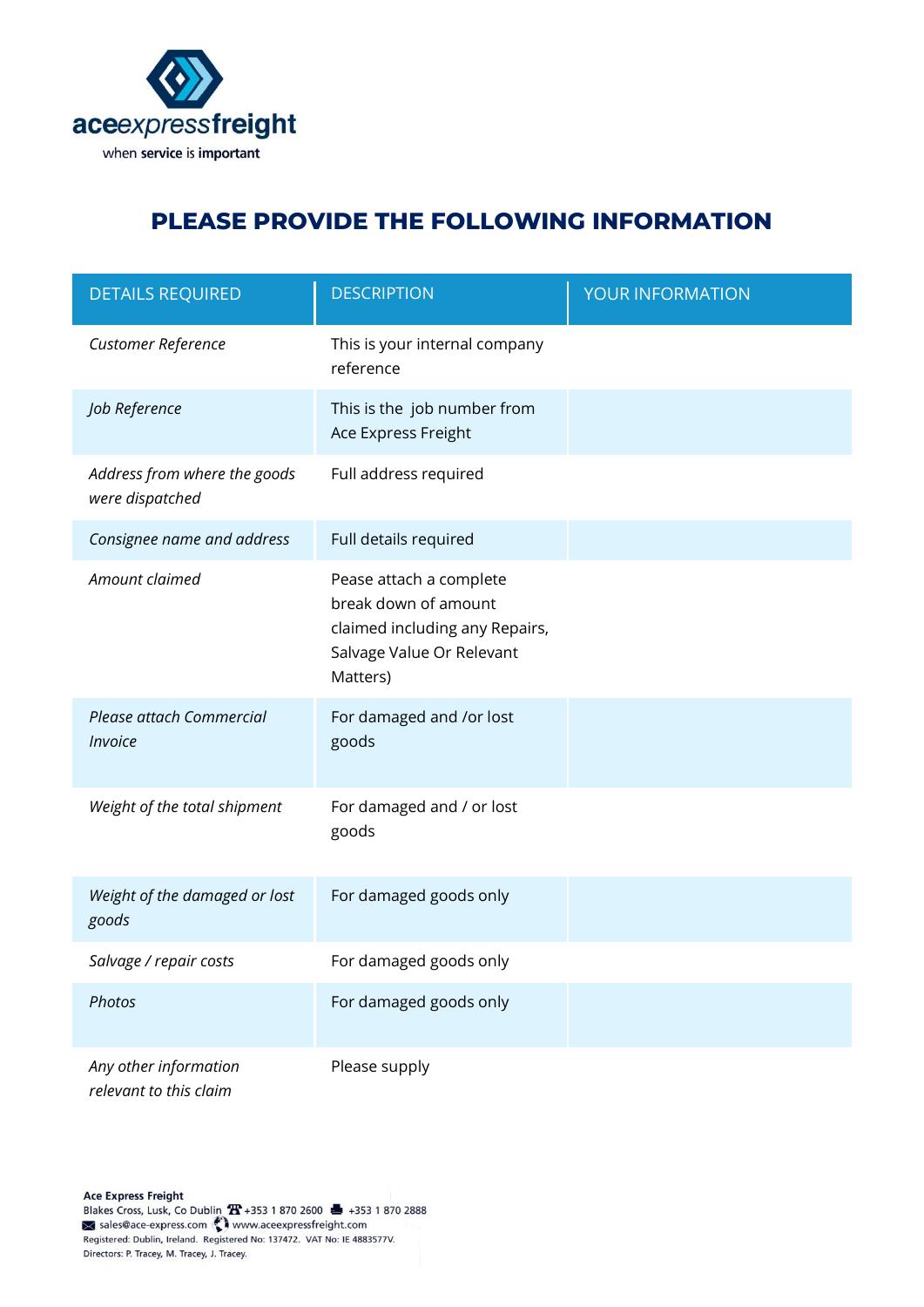

## **COMPANY DETAILS**

| <b>DETAILS REQUIRED</b> | YOUR INFORMATION |
|-------------------------|------------------|
| Company name            |                  |
| Your email address      |                  |
| Your phone number       |                  |
| Your name               |                  |
| Your role               |                  |
| Your signature          |                  |

### **THANK YOU!**

Thank you very much for completing this information. This will be reviewed by our Claims Handling Centre and you will receive an update very shortly.